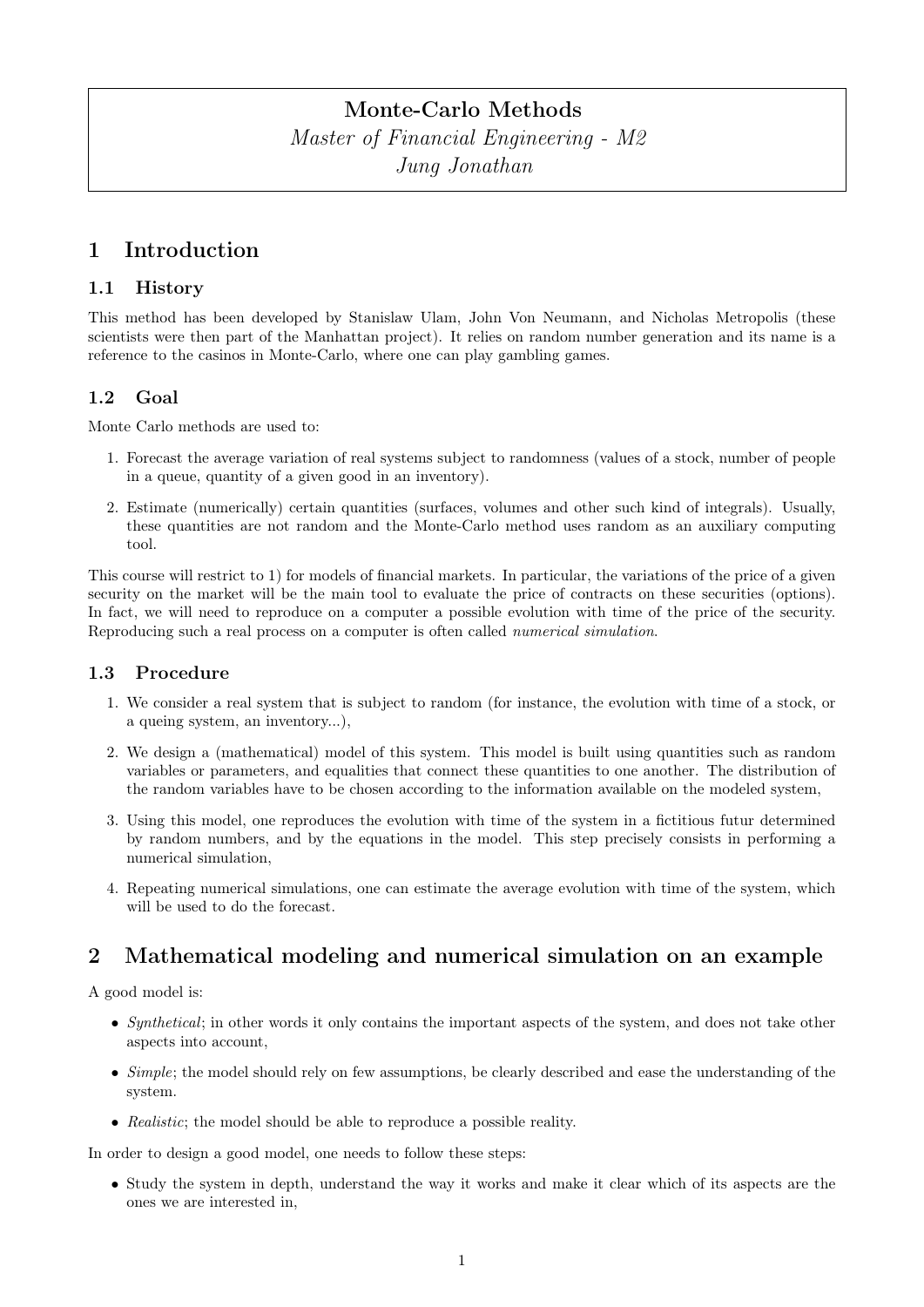- Specify the variables and parameters that define the way the system works,
- Use realistic assumptions (for instance on the distribution of random variables),
- Test the assumptions to verify their agreement with reality,
- Write the relations between the variables and the parameters as equations or inequalities according to these assumptions,
- Identify the parameters that can be used to tune the system (decision variables),
- Define a way to quantify the quality of the model.

Example (inventory management): A supermarket sells yogurts  $1 \in \text{each}$ . This supermarket buys these yogurts for  $0.40 \in$  each from a dairy products company. Statistics show that the daily demand is uniformly distributed between 800 yogurts/day and 1400 yogurts/day. Yogurts are delivered each morning, and the leftover yogurts are thrown away at the end of the day. How many yogurts must be ordered every morning in order to maximize profit?

### Solution:

- We specify the variables and parameters that define the way that the system works:
	- Call D the daily demand (this is a random variable) and P the profit (also a random variable). Further call q the number of yogurts delivered in each morning (this is a decision variable, i.e. we can decide of its value). We search for the value  $q^*$  of q so that the average profit is maximal.
	- The parameters are the retail unit price  $(0.40\epsilon)$  and selling prices  $(1\epsilon)$  of a yogurt, as well as the average daily demand (1100 yaourts/day).
- We make assumptions (or choices) for the distribution of random variables:
	- Assume that  $D$  is uniformly distributed.
- We write the equations linking the variables and the parameters:
	- The profit is:

$$
P = \begin{cases} 0.6 \times q, & \text{if } D \ge q \\ 0.6 \times D - 0.4 \times (q - D), & \text{if } D < q. \end{cases}
$$

- We now need to use this model in order to find  $q^*...$  Usually, two directions are possible: analytical resolution or numerical simulation.
	- $-$  **Analytical resolution:** Since we know the distribution of D (uniform from 800 to 1400 yogurts), we can compute the average profit by integrating the profit as a function of the actual demand D between 800 and 1400. Since we need to compute this average for a uniform distribution, the differential is dD/600:

$$
\mathbb{E}(P) = \int_{800}^{q} (0.6 \times D - 0.4 \times (q - D)) \times \frac{dD}{600} + \int_{q}^{1400} 0.6 \times q \frac{dD}{600}.
$$

We get:  $\mathbb{E}(P) = ...$ 

Issues: analytical resolution is not always possible. The calculations can be complicated, and an analytical expression of the solution may not even exist!

- **Numerical simulation:** For a given value of q, generate random values of D uniformly between 800 and 1400:  $d_1, d_2, ..., d_n$ . Compute profit  $p_i$  made with demand  $d_i$ . The average profit for the chosen value of q is then obtained as the average of  $p_1, p_2, ..., p_n$ . Repeating this exercise for different values of q, one finds  $q^*$ .
- Main issues:
	- 1. One needs to know the probability distributions of the modeled random variables.  $\rightarrow$  How to find realistic distributions?
	- 2. One needs to generate random numbers according to these distributions  $\rightarrow$  How can one do that?
	- 3. How many numerical simulations are needed to obtain a close estimate to the desired result?
	- 4. How can one improve the efficiency of numerical simulations?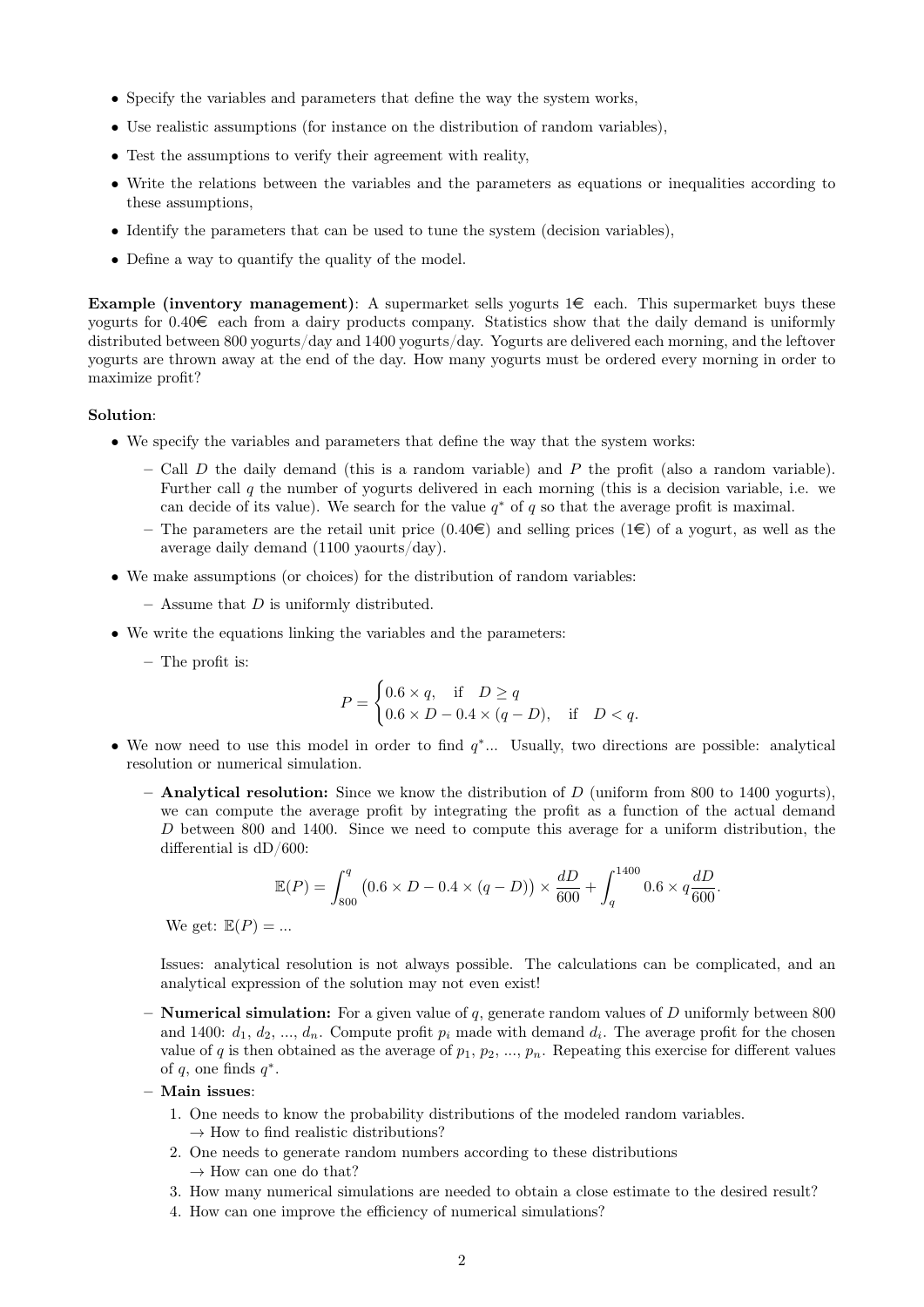## 3 Generation of uniform random variables

The numbers we will generate are called "pseudo-random". These numbers in fact deterministic, but they "look" random. Pseudo-random numbers have one important advantage over purely random numbers: as they are reproducible, they make it possible to test random algorithms in a deterministic way.

The random numbers we will generate in a first step are realizations of random variable uniformly distributed between 0 and 1.

**Definition 3.1.** A random variable X is uniformly distributed in [0,1] if its density function is:

$$
f(x) = \begin{cases} 1, & \text{if } 0 \le x < 1 \\ 0 & \text{otherwise.} \end{cases}
$$

### 3.1 Method : linear congruential generator

This method has been designed by Derrick Henry Lehmer in 1951. The parameters of the method are a (usually large) positive integer m called modulus, a (integer) multiplier a so that  $0 < a < m$ , and an increment c so that  $0 \leq c < m$ .

- 1. Choose a first number  $y_0$  (called "seed") so that  $0 \le y_0 < m$ ,
- 2. Recursively compute the terms of the pseudo-random sequence using the following formula:

$$
y_{i+1} = [a \times y_i + c] \mod m.
$$

3. Since the  $y_i$  are between 0 (loose) and m (strict), one obtains a number in [0,1] dividing  $y_i$  by m.

**Definition 3.2.** A congruential generator is called mixed if its increment c is not 0, and multiplicative if c is equal to 0.

**Remark 3.3.** As the number of integers between 0 (loose) and m (strict) is finite, the sequence  $y_i$  given by the congruential generator necessarily cycles.

**Definition 3.4.** The number of distinct values taken by the  $y_i$  in this cycle is called the period of the generator.

**Exercise:** If one takes  $a = c = 1$  and  $y_0 = 0$ , what is the sequence  $y_i$ ? What is the period of this generator? Does the sequence look random?

For some combinations of the parameters m, a, and c, the obtained sequences look random. In order for  $y_i$  to look random, the two following conditions must be satisfied:

- 1. The sequence has a large period,
- 2. The values in the sequence are both irregular and uniform.

The parameters of the model must therefore be chosen with much care. There exist tests that allow to check whether the sequence is irregular (for instance the spectral test), and tests that allow to check whether the distribution of the values is uniform (adequacy tests). Some of these tests will be seen during the practicals.

**Remark 3.5.** If m is the largest value that can be represented by a word of the microprocessor, the modulo operation can be performed very efficiently. For instance,  $m = 2^{31}$  for of word of two bytes. Hence, such values of m are very popular. Another possibility that is almost as efficient is to choose  $m = 2^{n-1} + 1$  or  $m = 2^{n-1} - 1$ .

Theorem 3.6. (Hull-Dobell): The sequence provided by a mixed linear congruential generator has (maximal) period m if and only if:

- 1. c and m are relatively prime,
- 2.  $a 1$  is divisible by all prime factors of m,
- 3.  $a-1$  is a multiple of 4 if m is a multiple of 4.

**Definition 3.7.** Let a and m be two positive relatively prime integers. The smallest positive integer  $\lambda$  so that  $a^{\lambda}=1$  mod m is called the order of a modulo m. The number a is called a primitive root modulo m if its order modulo m is maximal. The order modulo m of any primitive root modulo m is called  $\lambda(m)$ .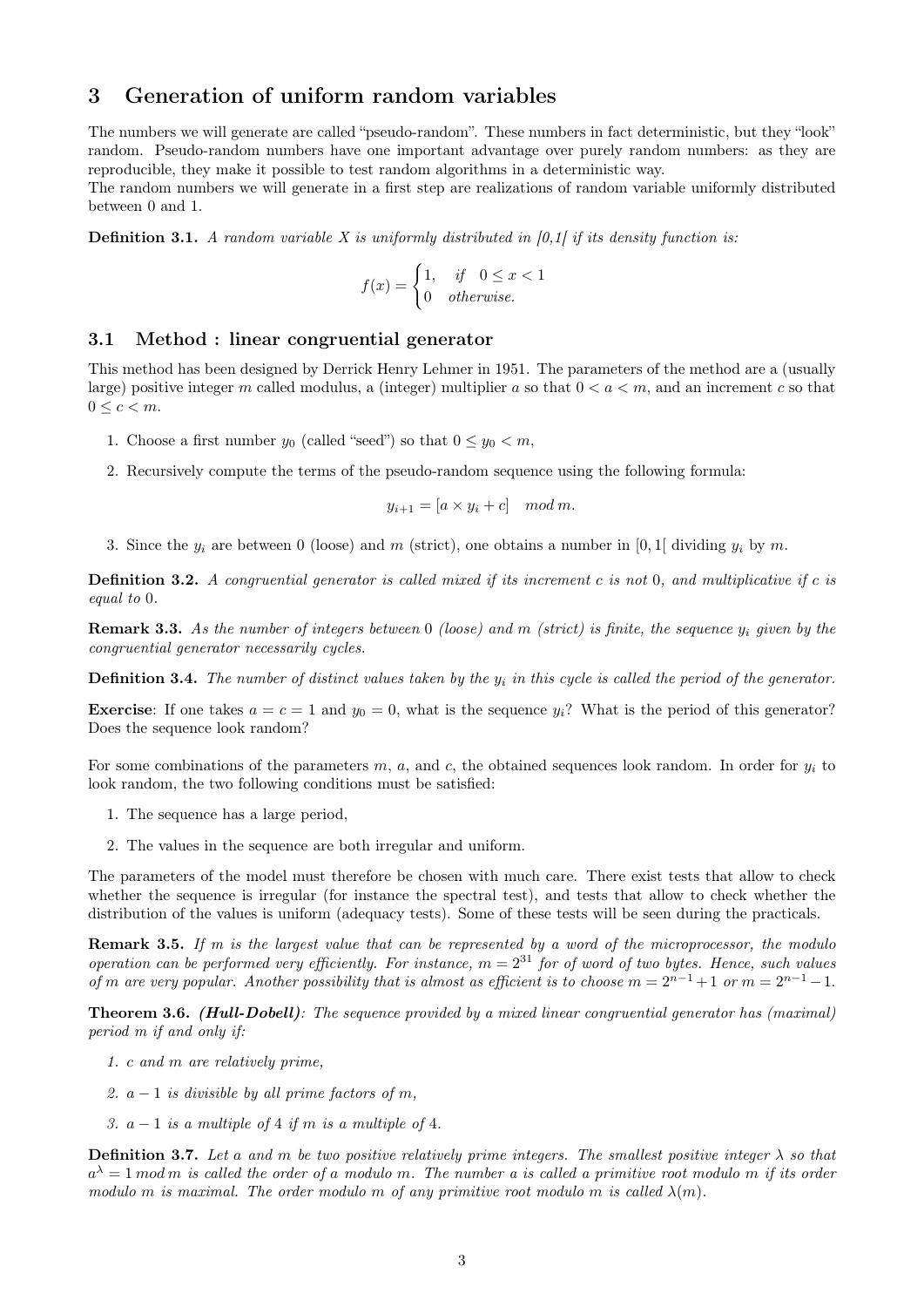Example: m=9. If  $a = 2$ , then:

> $2^2 \mod 9 = 4 \mod 9 = 4$  $2^3 \mod 9 = 8 \mod 9 = 8$  $2^4 \mod 9 = 16 \mod 9 = 7$  $2^5 \mod 9 = 2 \times 7 \mod 9 = 14 \mod 9 = 5$  $2^6 \mod 9 = 2 \times 5 \mod 9 = 10 \mod 9 = 1.$

The order of 2 modulo 9 is 6. If  $a = 4$ :

 $4^2 \mod 9 = 16 \mod 9 = 7$  $4^3 \mod 9 = 4 \times 7 \mod 9 = 28 \mod 9 = 1.$ 

The order of 4 modulo 9 is 3. If  $a = 5$ :

 $5^2 \mod 9 = 25 \mod 9 = 7$  $5^3 \mod 9 = 5 * 7 \mod 9 = 35 \mod 9 = 8$  $5^4 \mod 9 = 5 * 8 \mod 9 = 40 \mod 9 = 4$  $5^5 \mod 9 = 5 * 4 \mod 9 = 20 \mod 9 = 2$  $5^6 \mod 9 = 5 * 2 \mod 9 = 10 \mod 9 = 1.$ 

The order of 5 modulo 9 is 6. If  $a = 7$ :

 $7^2 \mod 9 = 49 \mod 9 = 4$  $7^3 \mod 9 = 7 * 4 \mod 9 = 28 \mod 9 = 1.$ 

The order of 7 modulo 9 is 3. If  $a = 8$ :

$$
8^2 \mod 9 = 64 \mod 9 = 1.
$$

The order of 8 modulo 9 is 2. Hence,  $\lambda(9) = 6$ , and there are two primitive roots modulo 9 : 2 and 5.

**Theorem 3.8.** The period of a multiplicative generator of prime modulus m divides  $m-1$ . This period is equal to  $\lambda(m) = m - 1$  if a is a primitive root modulo m.

Proof. Exercise!! Indication: Fermat's small theorem states that if m is a prime that does not divide a, then

$$
a^{m-1} = 1 \bmod m.
$$

 $\Box$ 

**Theorem 3.9.** A multiplicative generator of modulus  $m = 2^{\beta}$  has (maximal) period  $\lambda(2^{\beta}) = \frac{m}{4}$  if and only ij  $a \mod 8 = 3 \text{ or } 5.$ 

### 3.2 Mixture method

- Data: two pseudo-random sequences  $x_i$  and  $y_i$  distributed within [0, 1] and a positive integer N (often taken equal to 100).
- Result: a pseudo-random sequence  $z_i$  obtained mixing the terms of sequence  $x_i$ .
- Method:
	- 1. Set  $v(i) = x_i$  for all  $i = 1, ..., N$
	- 2. For  $i = 1, 2, ...,$  compute  $j = 1 + int(N \times y_i)$  and set  $z_i = v(j)$  and  $v(j) = x_{N+i}$ .

where  $int(x)$  stands for the integer part of x.

**Remark 3.10.** (mixing method): this method is a heuristics supposed to produce a sequence  $z_i$  "more" random than sequence  $x_i$  (even if this "greater" randomness cannot be justified theoretically). In particular, the period of sequence  $z_i$  is the LCM (Least Common Multiple) of the periods of  $x_i$  and  $y_i$  (for instance, if the period of  $x_i$  is 6 and the period of  $y_i$  is 7, then the period of  $z_i$  is  $6 \times 7 = 42$ ).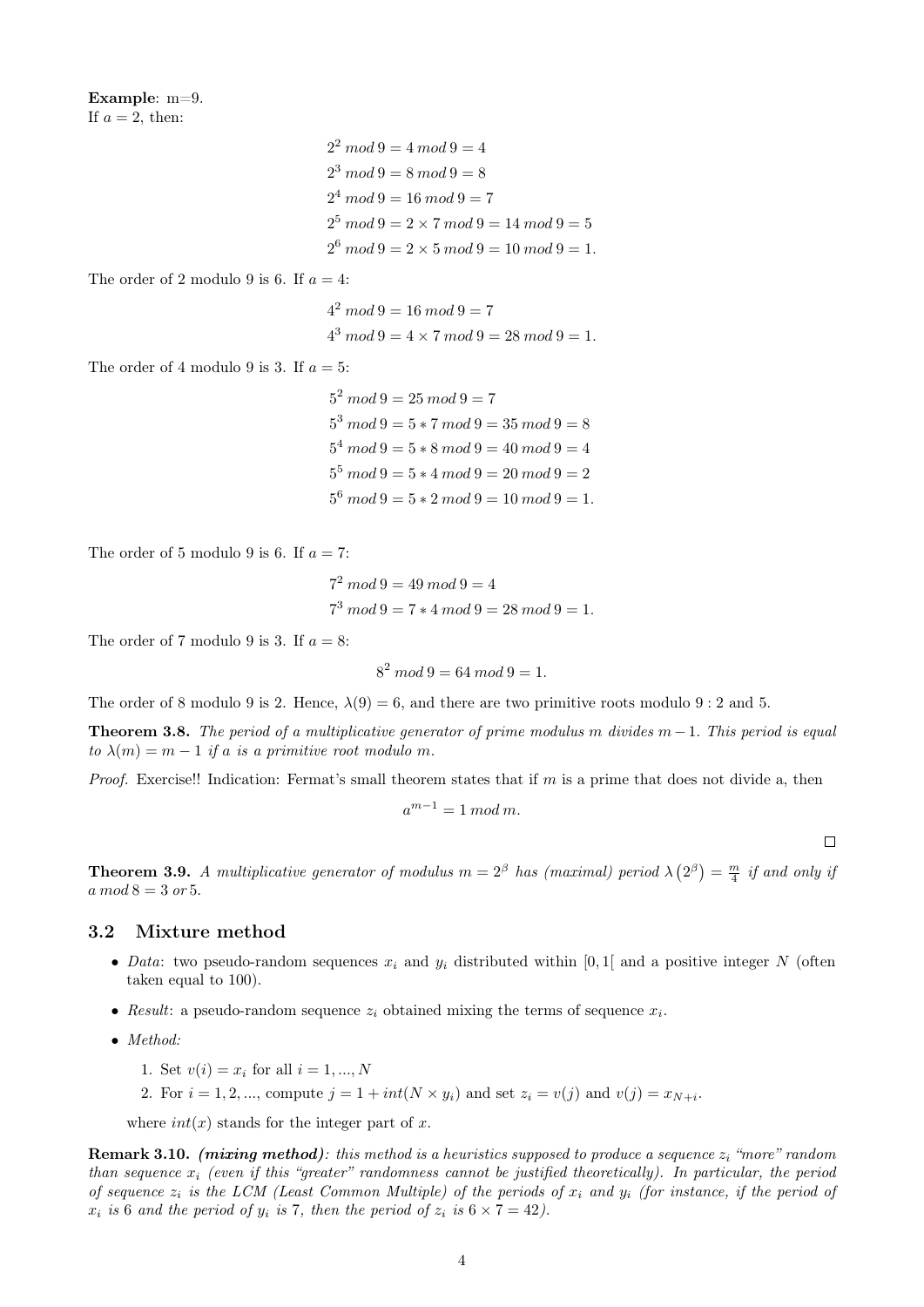# 4 Generating random variables

We aim here at generating random variables with given laws, especially non-uniform ones.

### 4.1 Rejection sampling

### Method (rejection sampling):

- Data:
	- a density function  $f(x)$  whose one searches for realizations;
	- a density function  $g(x)$  whose one can generate realizations and a number M so that  $f(x) \leq M \times g(x)$ for all real number  $x$ .
- Result: A realization y following density  $f(x)$ .
- Method of rejection sampling:
	- 1. Generate y following density  $g(x)$  and z uniformly in  $[0, M \times g(y)]$
	- 2. If  $z > f(y)$ , start again from 1), otherwise return y.

**Remark 4.1.** This method requires a random number generator for density  $g(x)$ . One may use a uniform random number generator as described above, provided  $f(x)$  has a compact support.

### 4.2 Inverse transform sampling

**Definition 4.2.** (cumulative function): If X is a random variable of density  $f(x)$ , the cumulative function of  $X$  is the function that sends  $x$  to the integral of  $f$  from minus infinity to  $x$ 

$$
F(x) = \int_{-\infty}^{x} f(u) du.
$$

Proposition 4.3. A cumulative function is always increasing.

### Method (inverse transform sampling):

- Data: A continuous and strictly increasing cumulative function  $F(x)$  whose we search for realizations.
- Result: A realization y following cumulative  $F(x)$ .
- Method:
	- 1. Generate a random number  $z$  uniformly inside [0, 1],
	- 2. Return  $y = F^{-1}(z)$ .

Example (exponential random variable): Let  $X$  be an exponential random variable with density:

$$
f(t) = \begin{cases} \lambda e^{-\lambda t} & \text{if } t \ge 0\\ 0 & \text{if } t < 0 \end{cases}
$$

The cumulative function of X is

$$
F(t) = \begin{cases} 1 - e^{-\lambda t} & \text{if } t \ge 0\\ 0 & \text{if } t < 0. \end{cases}
$$

The inverse of  $F$  is therefore:

$$
F^{-1}(t) = -\frac{\ln(1-t)}{\lambda}.
$$

Hence, if T uniformly distributed random variable in [0, 1[,  $X = -\frac{\ln(1-T)}{\lambda}$  $\frac{(-T)}{\lambda}$  is exponentially distributed. **Remark 4.4.** The average of the above exponential random variable is  $\frac{1}{\lambda}$ .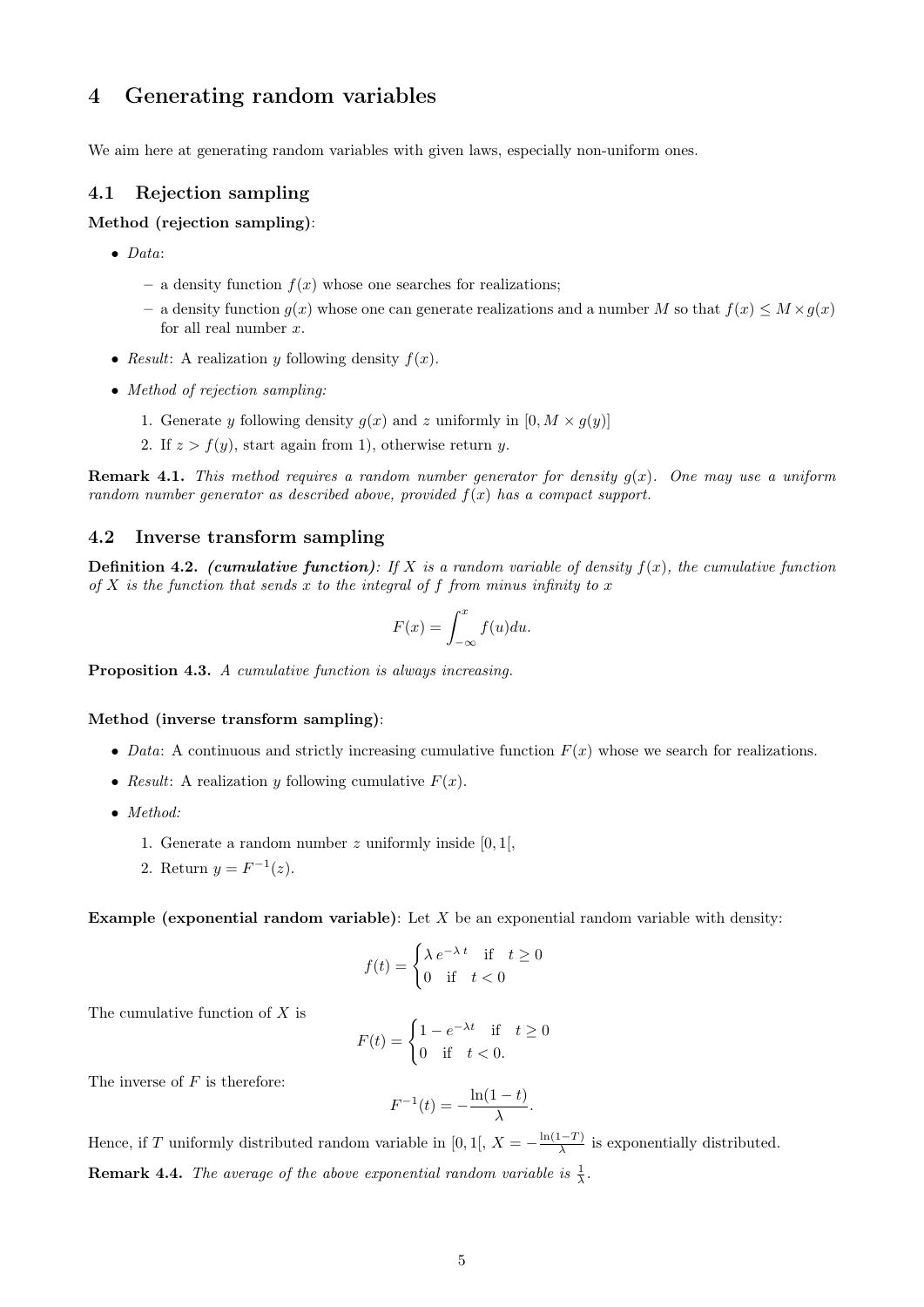### 4.3 Box and Miller

The normal distribution plays a fundamental role in the modeling of real-world processes. In particular, one finds it in the usual models of financial markets in the Black-Scholes equations for example. The following method (Box and Miller) allows to generate easily normal random variables.

#### Method (Box and Miller):

- Data: An average  $\mu$  and a standard deviation  $\sigma$ .
- Result: Two realizations  $y_1$  and  $y_2$  of independent and normally distributed random variables of average  $\mu$  and standard deviation  $\sigma$ .
- Method:
	- 1. Generate two realizations  $z_1$  and  $z_2$  of uniformly distributed random variables in [0, 1]
	- 2. Return:

$$
y_1 = \sigma \sqrt{-2 \ln(z_1)} \cos(2 \pi z_2) + \mu,
$$
  

$$
y_2 = \sigma \sqrt{-2 \ln(z_1)} \sin(2 \pi z_2) + \mu.
$$

**Remark 4.5.** If only one realization is needed, it is only necessary to return  $y_1$  or  $y_2$ .

## 5 Application: Pricing an asian option

**Definition 5.1.** (asian option): An asian option is an option whose payoff is not computed using the value of the underlying security at exercise date T, but using the average value taken by the underlying security between  $t = 0$  and  $t = T$ .

Remark 5.2. Asian options are a simple example of exotic options. As with european options, exercise only occurs at expiration date.

**Example:** Consider an asian option with strike K and expiration date T over an underlying security of value  $S_t$  at time t, the payoff is:

$$
\max\left(0, \frac{1}{1+T} \sum_{t=0}^{T} S_t - K\right) \quad \text{for a call}
$$

$$
\max\left(0, K - \frac{1}{1+T} \sum_{t=0}^{T} S_t\right) \quad \text{for a put}
$$

Method (pricing an asian call option using Monte-Carlo mothod): It is assumed that the underlying security follows a binomial model with parameters u and r so that  $1/u < 1 + r < u$ .

- 1. Compute the value of the underlying security at every node of the graph (from  $t = 0$  to  $t = T$ , that is, from left to right in the graph),
- 2. Compute the values of q and  $1-q$  for the model over one period, under the assumption that the underlying security prices follows a martingale,
- 3. Randomly generate M paths from left to right in the graph, and for each of them, compute the payoff of the option at exercise date,
- 4. Deflate these M payoffs (dividing them by  $(1+r)^T$ ) and compute the average of the resulting numbers,
- 5. This average is the price of the option.

**Example:** If at time  $t = 0$ , the price of a stock is 100 and that  $u = 1.06$ , then:

100 106 112.36 119.106  
\n94.3396 100 106  
\n88.9996 94.3396  
\n83.9619  
\n
$$
t = 0
$$
  $t = 1$   $t = 2$   $t = 3$